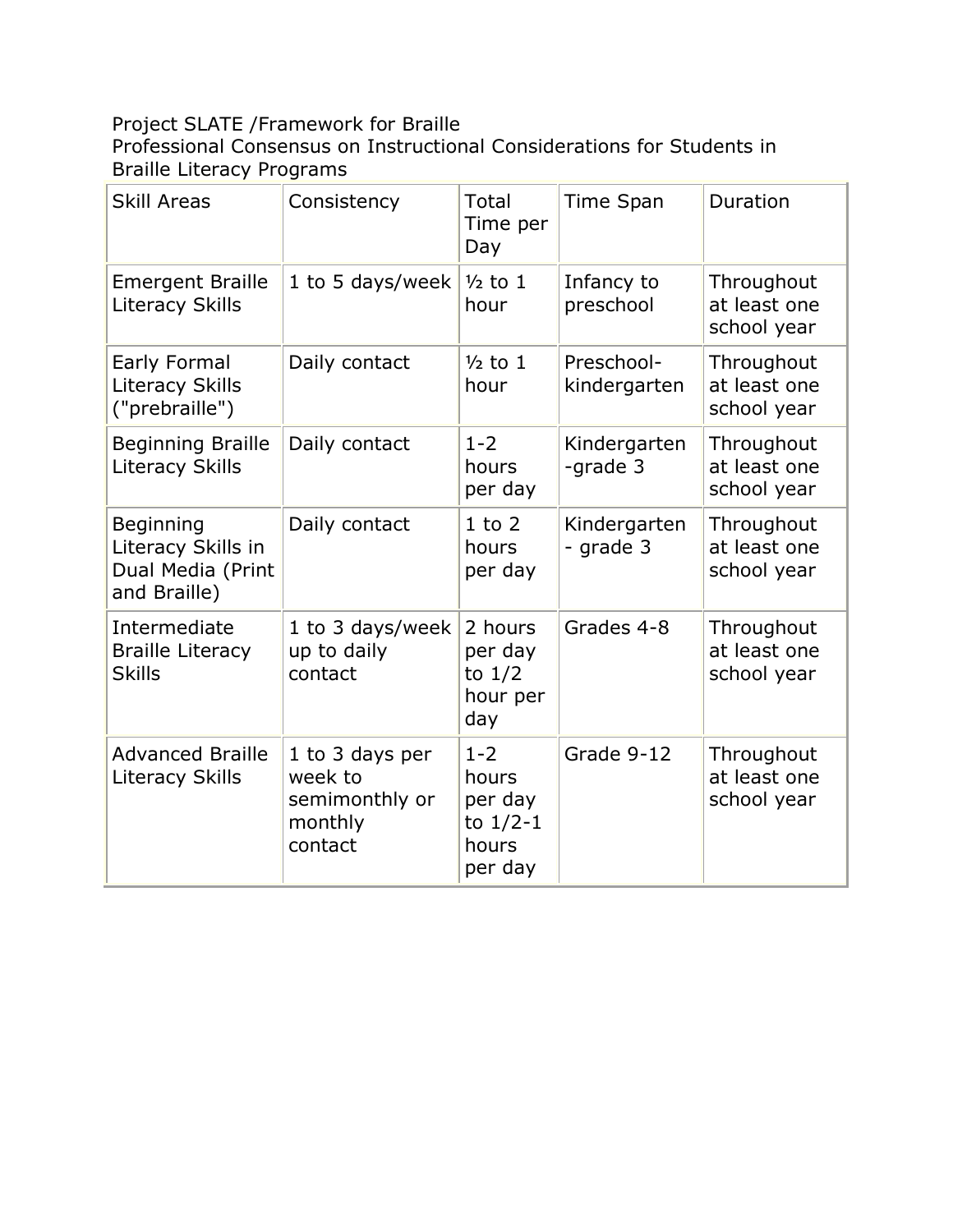| <b>Skill Areas</b>                                                                        | Consistency                                         | <b>Total Time</b><br>per Day                                               | <b>Time Span</b>                                                                          | Duration                                                                                               |
|-------------------------------------------------------------------------------------------|-----------------------------------------------------|----------------------------------------------------------------------------|-------------------------------------------------------------------------------------------|--------------------------------------------------------------------------------------------------------|
| <b>Braille Literacy</b><br>Skills for<br>Students with<br>Print Literacy<br><b>Skills</b> | Daily contact                                       | $1$ to $2$<br>hours per<br>day                                             | Introduced at<br>an appropriate<br>time as<br>determined by<br>the<br>educational<br>team | Throughout at<br>least one school<br>year                                                              |
| Listening,<br>Aural Reading,<br>and Live<br><b>Reader Skills</b>                          | $1$ to $3$<br>days/week<br>to Periodic              | $1/2-1$ hour<br>per day to<br>less than<br>$1/2$ hour<br>per day           | Throughout<br>the school<br>years                                                         | Throughout at<br>least one school<br>year overall;<br>concentrated for<br>specific<br>applications     |
| Technology<br><b>Skills</b>                                                               | $1$ to $3$<br>days/week<br>to daily                 | $1/2-1$ hour<br>per day                                                    | Throughout<br>the school<br>years                                                         | Throughout at<br>least one school<br>year overall;<br>short or<br>concentrated for<br>specific devices |
| Keyboarding<br>and Word<br>Processing<br><b>Skills</b>                                    | Daily contact<br>to $1-3$<br>days/week              | less than 1<br>hour per<br>session to<br>$1/2$ to 1<br>hour per<br>session | Begin in grade<br>1, 2, or 3                                                              | Throughout at<br>least one school<br>year                                                              |
| Slate and<br><b>Stylus Skills</b>                                                         | Daily contact $1/2-1$ hour<br>to $1-3$<br>days/week | per day to<br>less than<br>$1/2$ hour<br>per day                           | Begin in grade<br>3 or 4                                                                  | Throughout one<br>quarter or<br>semester or<br>Throughout at<br>least one school<br>year               |
| Signature<br><b>Writing Skills</b>                                                        | $1 - 3$<br>days/week                                | $1/2-1$ hour/<br>day to less<br>than $1/2$<br>hour/day                     | Begin in<br>grades 5-7,<br>grade 3, or<br>grade 4                                         | Throughout one<br>quarter or<br>semester or<br>Throughout at<br>least one school<br>year               |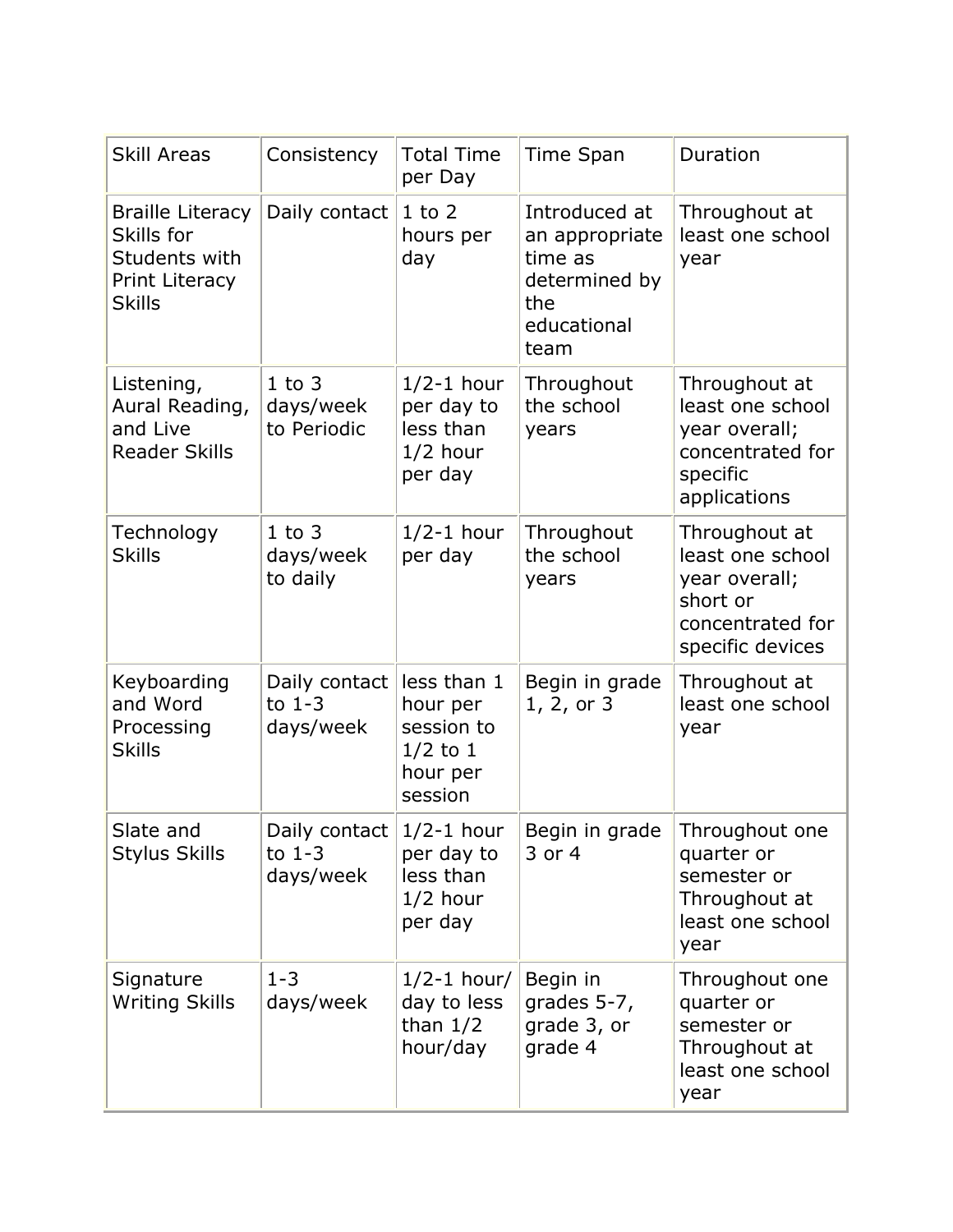Project SLATE /Framework for Braille/1 Emergent Braille Literacy Skills

Skill Area Description

Supporting early literacy development in early childhood settings, such as the home, daycare, and preschool; teaching early literacy skills and modeling techniques for fostering development of those skills in the home and preschool, such as reading aloud to the child, developing book concepts, encouraging early reading and writing skills (e.g., pretend reading, scribbling); working with parents and others to expand student's experiential base and general concepts; developing hand/finger skills; helping parents and others acquire books, labels, and other materials in accessible media; helping parents acquire knowledge of braille and resources for learning the braille code; assuring models of proficient braille readers; bridging emergent literacy to early formal braille literacy.

| Consistency           | Moderate-Moderate/High (one to five days per week)<br>Moderate (67%)<br>High (28 %)                     |
|-----------------------|---------------------------------------------------------------------------------------------------------|
| Total Time per<br>Day | Moderate-Moderate/Short (1 hour to less than one-half<br>hour per day)<br>Moderate (79%)<br>Short (18%) |
| Time Span             | Infancy to preschool                                                                                    |
| Duration              | Long (throughout at least one school year)<br>$(100\%)$                                                 |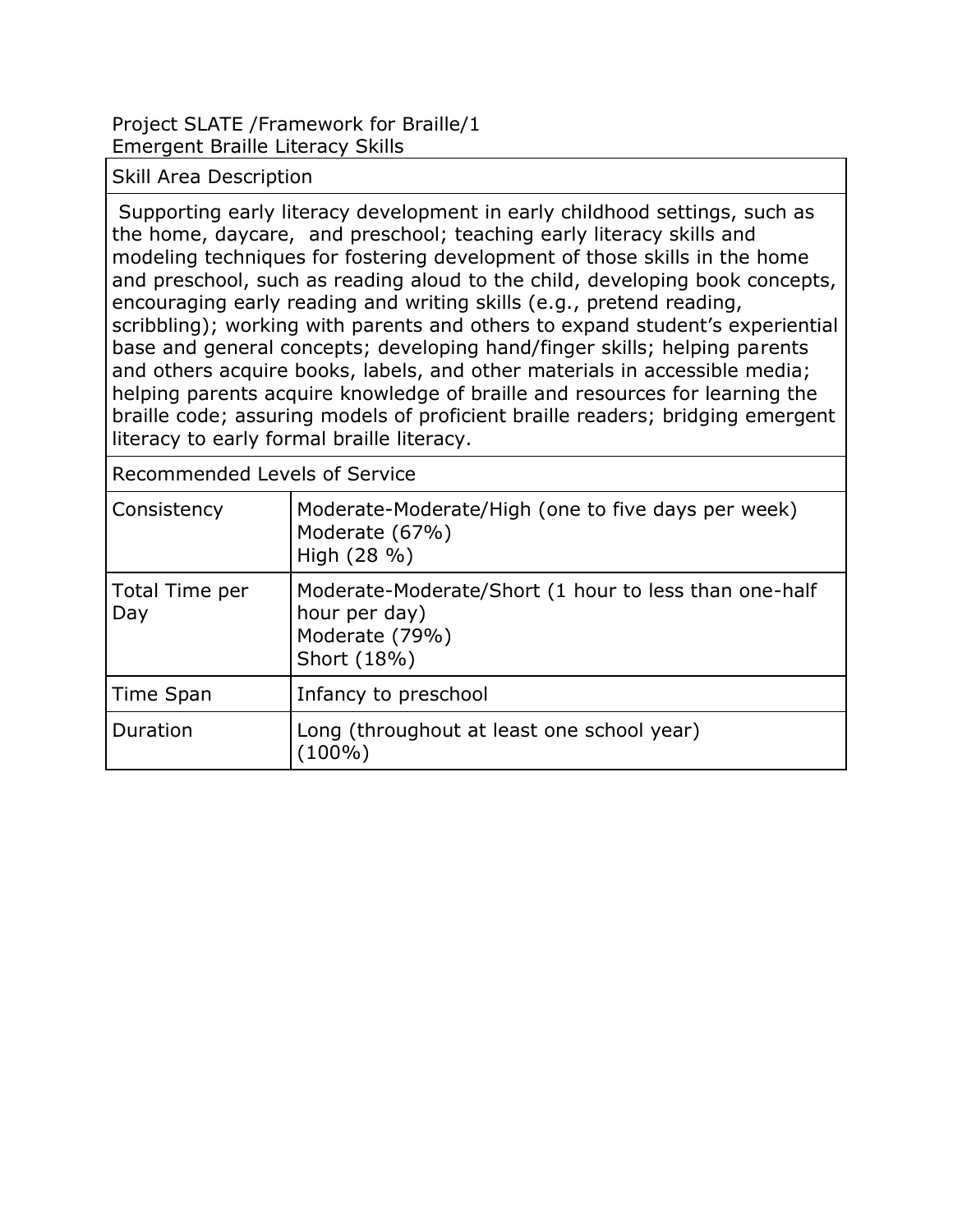### Project SLATE /Framework for Braille/2 Early Formal Literacy Skills ("Prebraille")

Skill Area Description

Teaching hand/finger skills, tactile discrimination and perception skills, and hand movements; fostering early letter and simple word recognition skills; increasing conceptual knowledge and vocabulary skills; increasing listening skills; expanding the student's experiential base; fostering early reading and writing skills; fostering motivation for, and enjoyment of, reading; applying braille in authentic contexts; bridging early literacy and beginning braille literacy.

| Consistency           | High (daily contact)<br>(89%)                      |
|-----------------------|----------------------------------------------------|
| Total Time per<br>Day | Moderate $(1/2$ to 1 hour per day)<br>(89%)        |
| Time Span             | Preschool through kindergarten<br>$(97\%)$         |
| Duration              | Long (throughout at least 1 school year)<br>(100%) |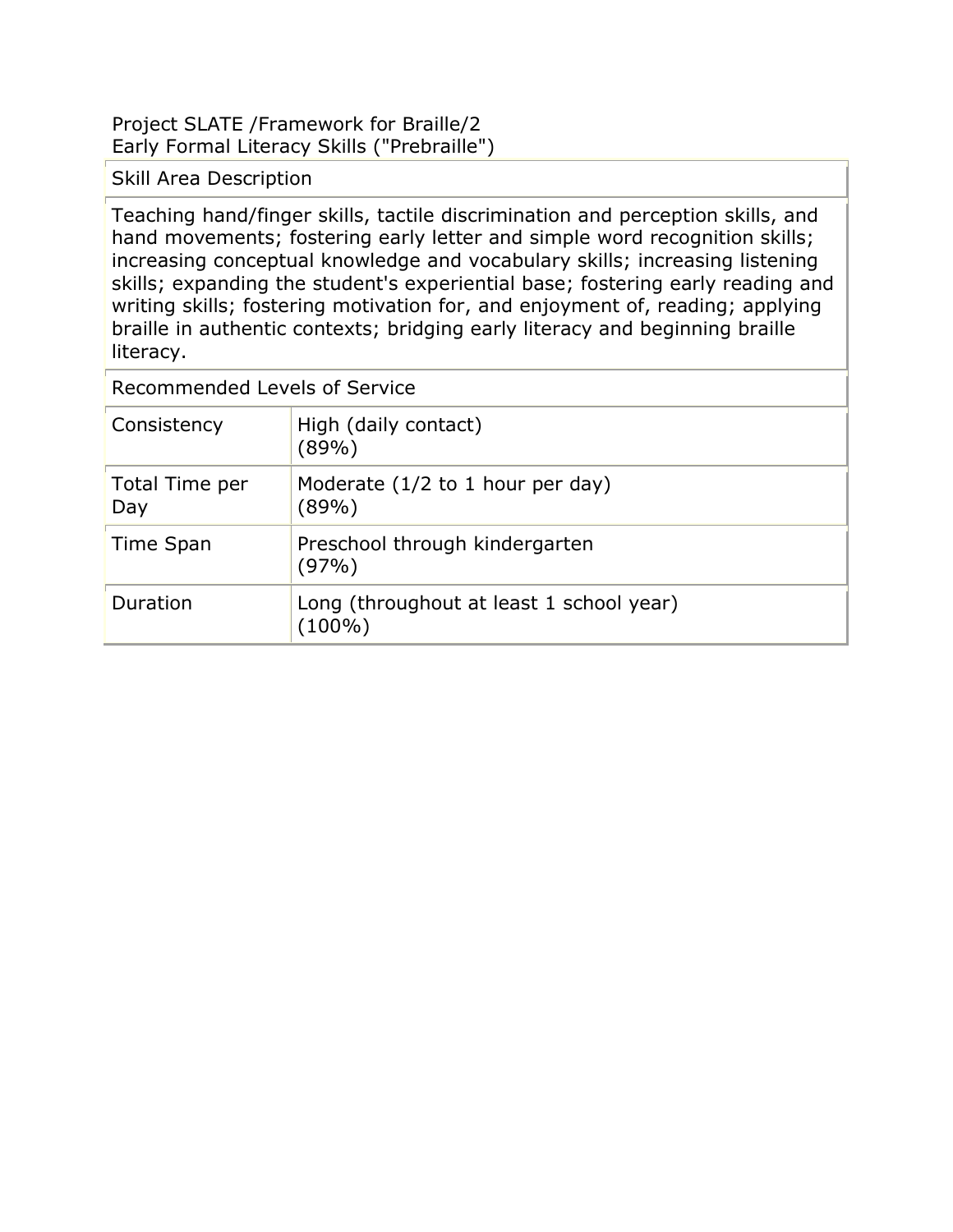Project SLATE /Framework for Braille Beginning Braille Literacy Skills

Skill Area Description

Teaching formal reading skills in braille, including decoding and word analysis skills, vocabulary development, comprehension skills, and reading for specific purposes; teaching formal writing skills with the braillewriter; providing ongoing assessment of braille literacy skills and literacy media needs; continuing to develop mechanical skills in braille reading; building reading fluency; building motivation for, and enjoyment of, reading; encouraging leisure reading; applying literacy skills throughout the day and in authentic contexts; bridging beginning braille literacy skills and intermediate braille literacy skills.

| Consistency           | High (daily contact)<br>$(100\%)$                  |
|-----------------------|----------------------------------------------------|
| Total Time per<br>Day | Long $(1-2$ hours per day)<br>(89%)                |
| Time Span             | Kindergarten through Grade 3<br>(94%)              |
| Duration              | Long (throughout at least 1 school year)<br>(100%) |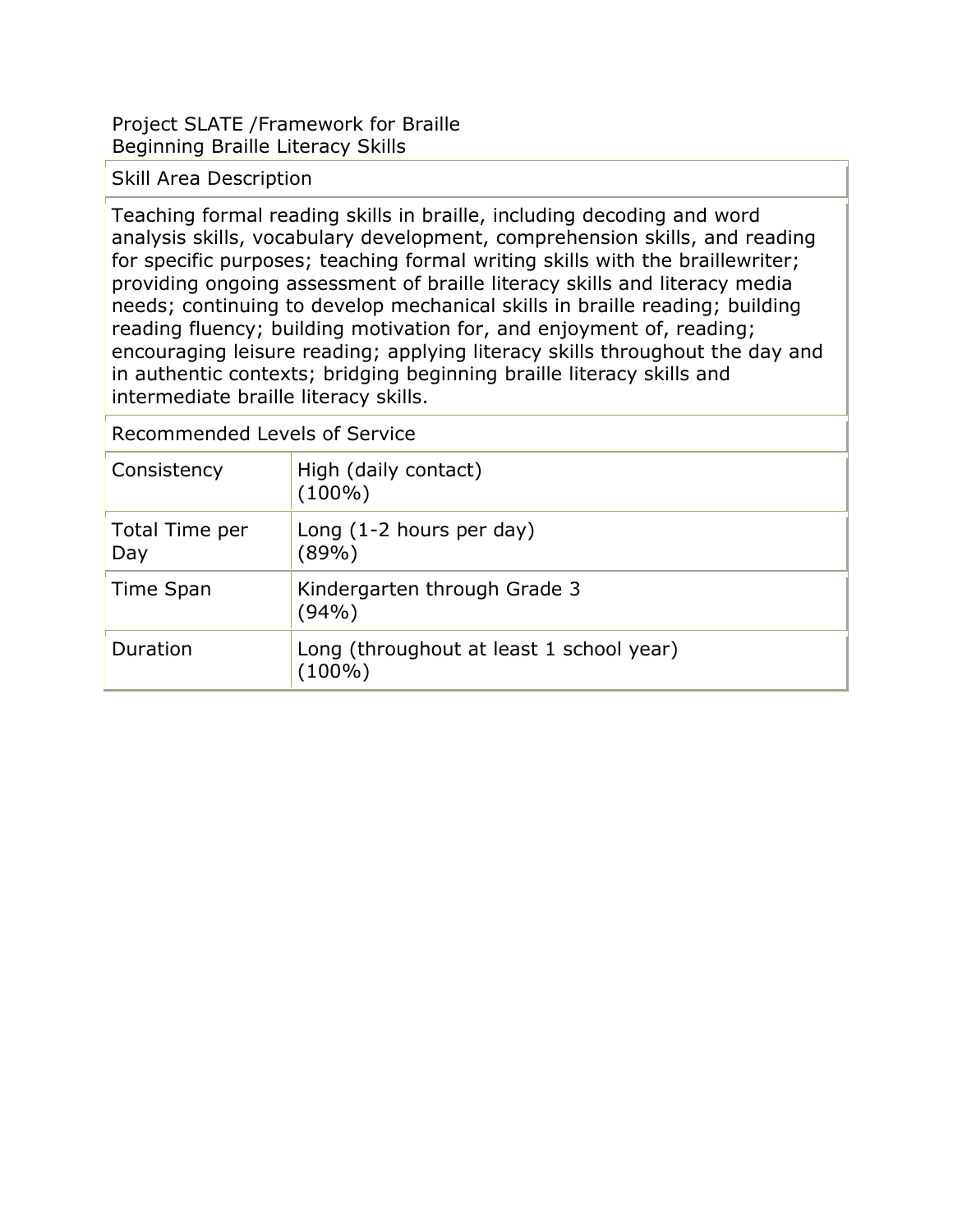# Project SLATE /Framework for Braille/19 Beginning Literacy Skills in Dual Media (Print and Braille)

# Skill Area Description

For students for whom the educational team has decided that instruction in both print and braille is appropriate: Teaching formal reading skills concurrently in both print and braille, including decoding and word analysis skills, vocabulary development, comprehension skills, and reading for specific purposes; teaching formal writing skills in both print and braille; providing ongoing assessment of literacy skills and literacy media needs; continuing to develop mechanical skills in braille reading; building reading fluency in both media; building motivation for, and enjoyment of, reading; encouraging leisure reading; applying literacy skills in print and braille throughout the day and in authentic contexts; bridging beginning literacy skills and intermediate literacy skills.

Recommended Levels of Service Consistency High (daily contact) (100%) Total Time per Day Long (1 to 2 hours per day) (92%) Time Span  $\vert$ Kindergarten through grade 3 (89%) Duration **Long (throughout at least 1 school year)** (100%)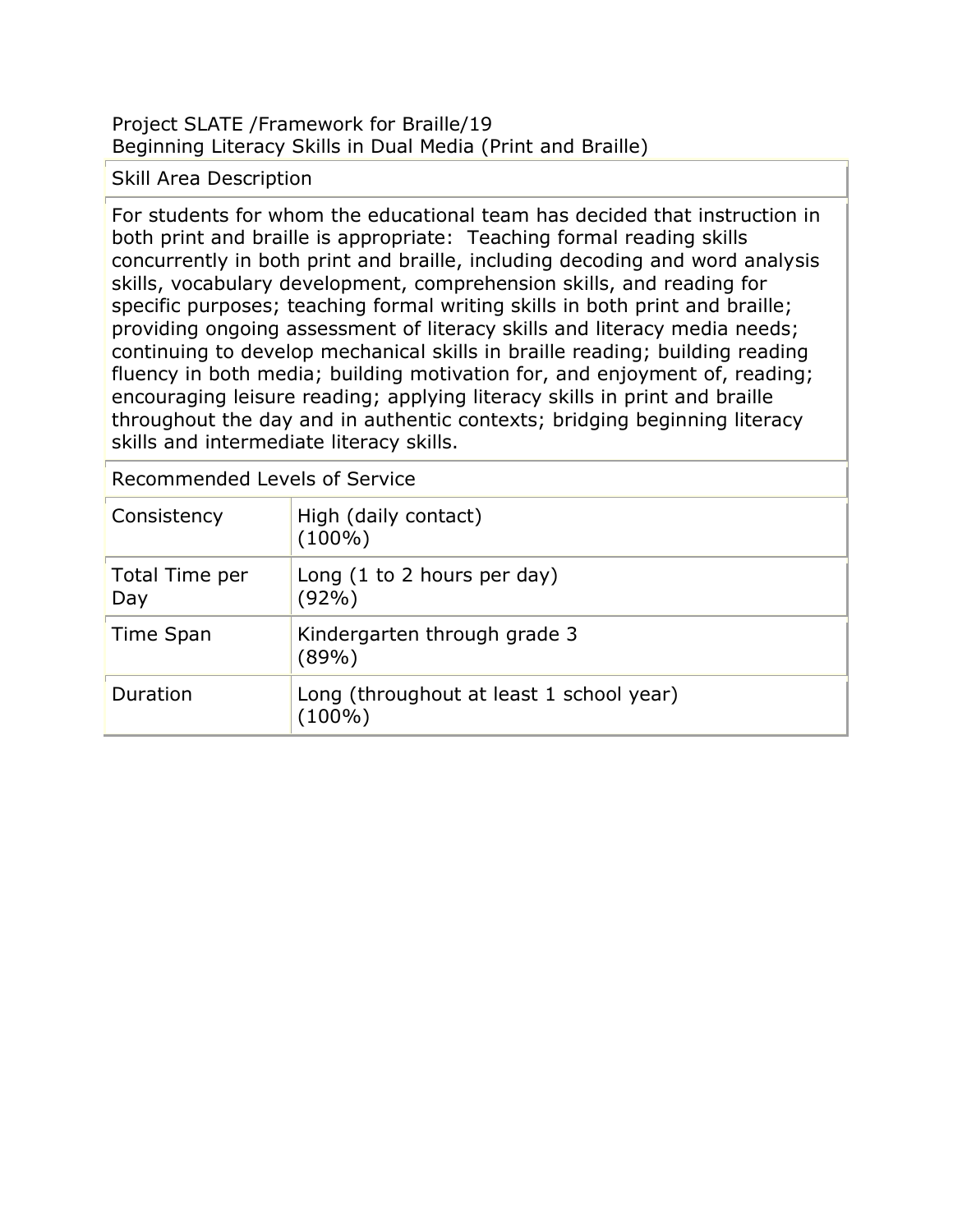Project SLATE /Framework for Braille/5 Intermediate Braille Literacy Skills

Skill Area Description

Teaching the use of reading as a tool for learning; teaching flexibility skills (e.g., studying, skimming); teaching and applying reading skills in content areas; teaching use of reference books (e.g., dictionaries, encyclopedias, library materials); continued teaching of editing marks in refining writing drafts; continued work on fluency, and continued work (as needed) on accurate recognition of contractions in the braille code; continued work on interpreting and reading various formats; teaching strategies for using a variety of literacy tools; incorporating technology into literacy tasks; applying literacy tasks in authentic contexts; bridging intermediate literacy skills and advanced literacy skills.

| Consistency           | Moderate to Moderate/High (one to three days per week<br>up to daily contact)<br>Moderate (69%)<br>High $(16 \%)$ |
|-----------------------|-------------------------------------------------------------------------------------------------------------------|
| Total Time per<br>Day | Long to Long/Moderate to Moderate (2 hours per day to<br>1/2 hour per day)<br>Moderate (69%)<br>Long $(16\%)$     |
| Time Span             | Grades 4 through 8<br>(85%)                                                                                       |
| Duration              | Long (throughout at least 1 school year)<br>$(100\%)$                                                             |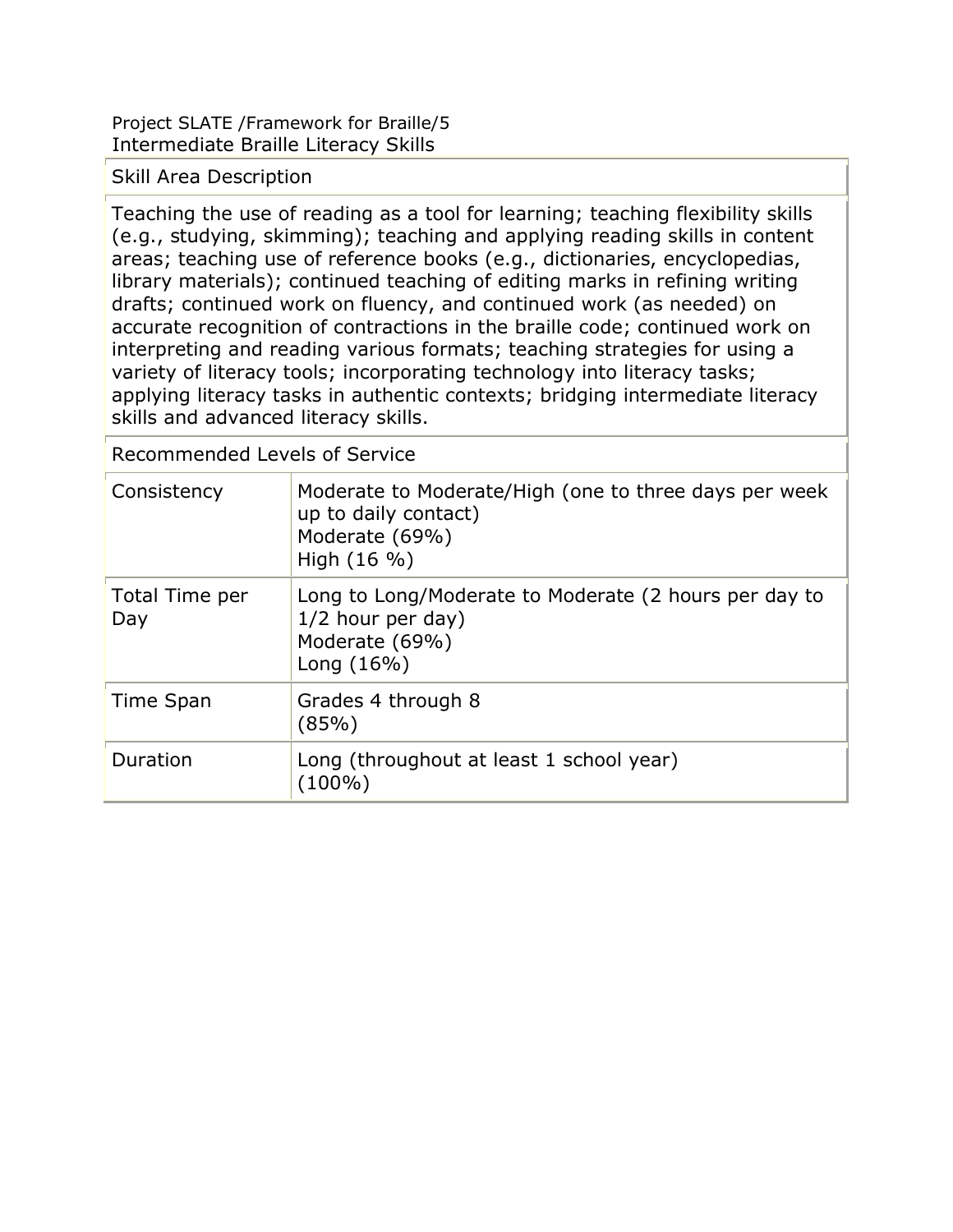Project SLATE /Framework for Braille/6 Advanced Braille Literacy Skills

Skill Area Description

Teaching specialized codes, such as computer braille and foreign languages braille; continuing the use of Nemeth Code in more advanced science and mathematical contexts; continuing to expand experience with textbook format; offering Grade 3 braille as an option for college-bound students; teaching strategies for balancing emphasis among literacy tools (e.g, braille, recorded material); continuing to incorporate the use of technology into literacy tasks; continuing to apply literacy tasks in authentic contexts.

| Consistency           | Moderate to Moderate/Low (1 to 3 days per week to<br>semimonthly or monthly contact)<br>Moderate (51%)<br>Low (49%) |
|-----------------------|---------------------------------------------------------------------------------------------------------------------|
| Total Time per<br>Day | Long to Long/Moderate $(1-2$ hours per day to $1/2-1$<br>hours per day)<br>Long $(68%)$<br>Moderate (18%)           |
| Time Span             | Grades 9 through 12<br>$(91\%)$                                                                                     |
| Duration              | Long (throughout at least 1 school year)<br>97%                                                                     |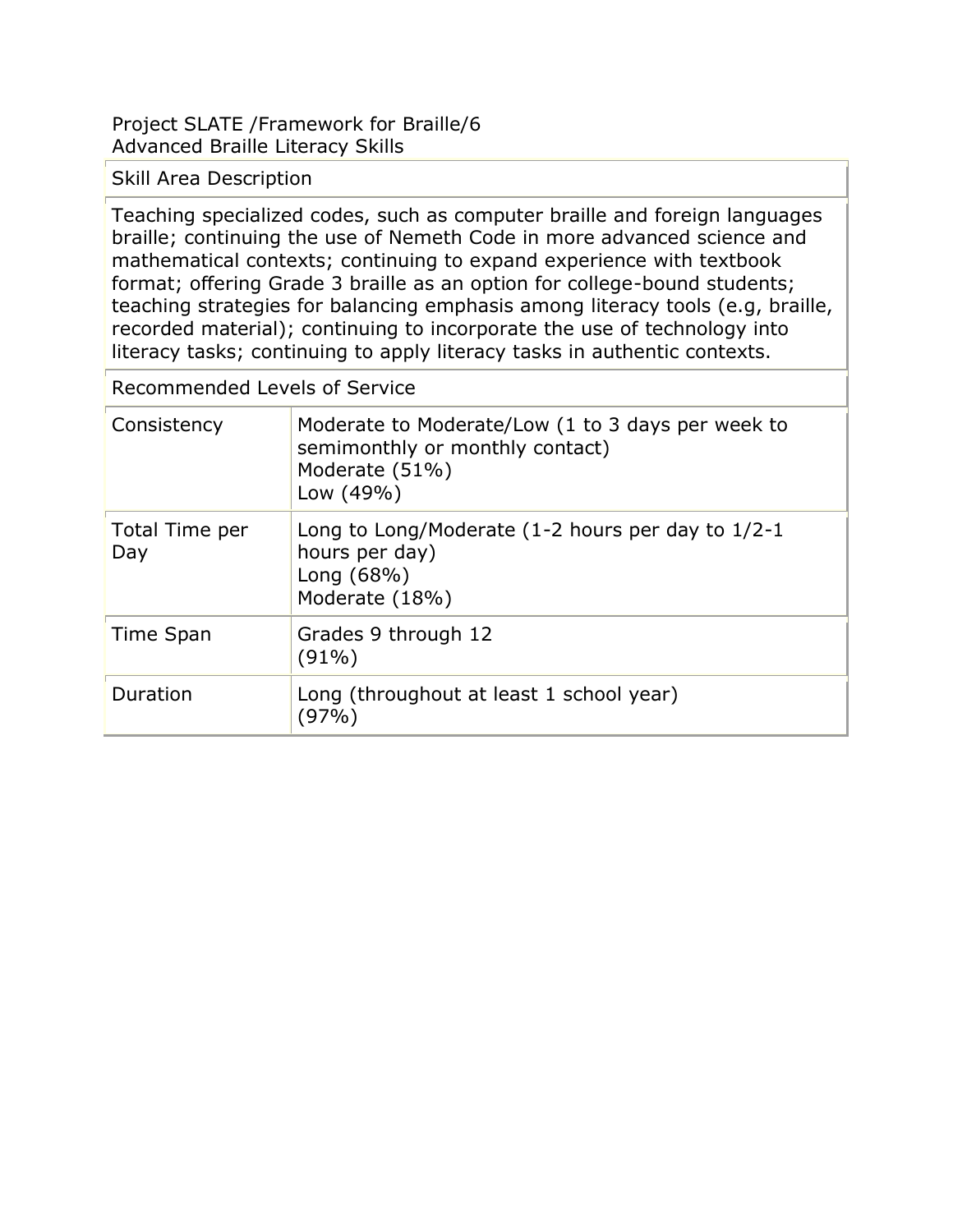### Project SLATE /Framework for Braille/7 Braille Literacy Skills for Students with Print Literacy Skills

# Skill Area Description

Teaching tactile perception, hand movements, and letter/symbol recognition skills in braille; introducing braille contractions and rules in meaningful contexts; teaching braille writing skills; integrating use of braille in practical activities; providing instruction in contracted and uncontracted braille to address the present and future needs of the individual student; providing ongoing assessment; applying literacy skills throughout the day and in authentic contexts; bridging beginning literacy skills and intermediate literacy skills.

| Consistency           | High (daily contact)<br>(97%)                                                       |
|-----------------------|-------------------------------------------------------------------------------------|
| Total Time per<br>Day | Long $(1 to 2 hours per day)$<br>(95%)                                              |
| Time Span             | Introduced at an appropriate time as determined by the<br>educational team<br>(95%) |
| Duration              | Long (throughout at least 1 school year)<br>(100%)                                  |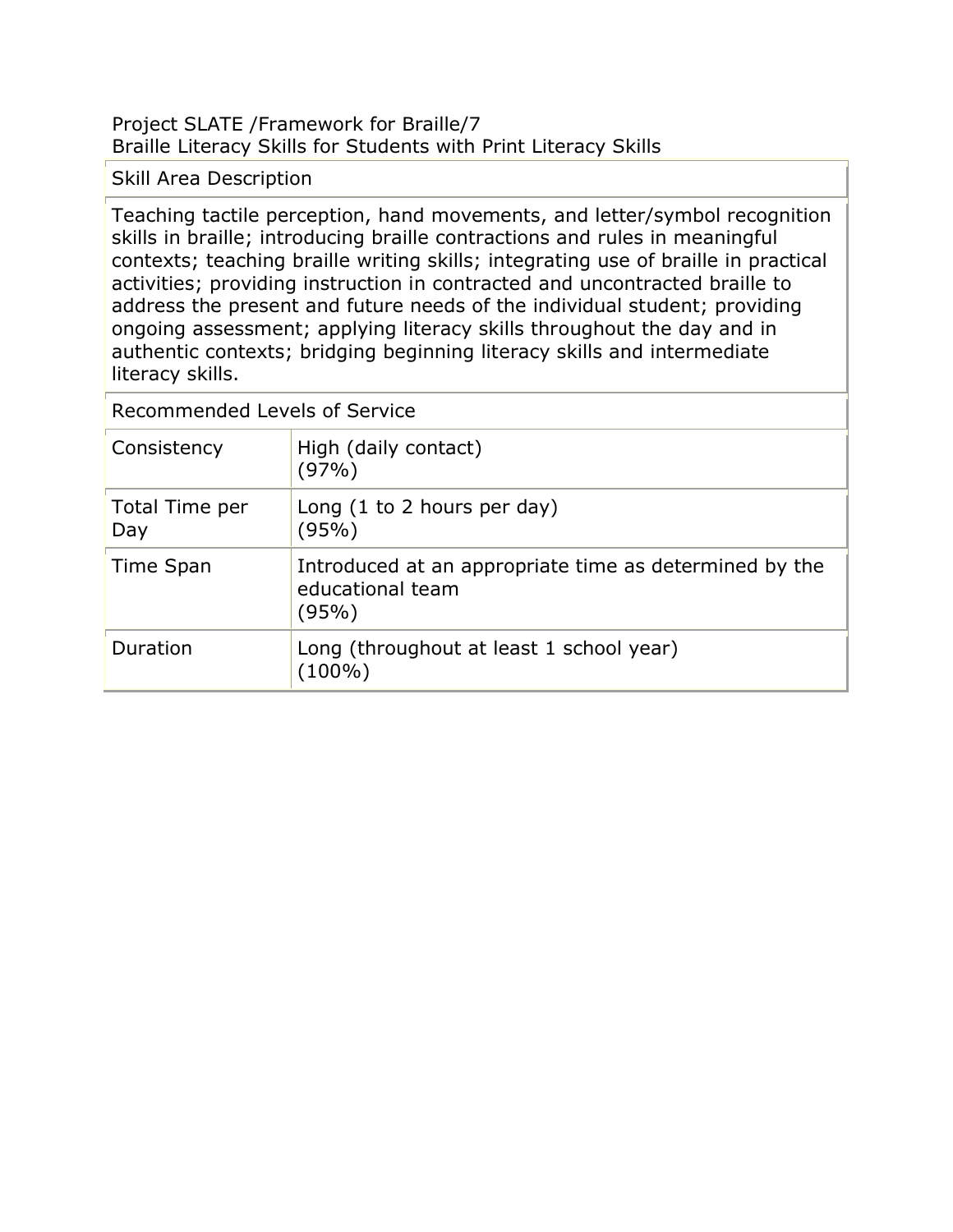Project SLATE /Framework for Braille/8 Listening, Aural Reading, and Live Reader Skills

Skill Area Description

Fostering development of auditory skills (e.g., auditory awareness and attention, sound localization, auditory memory, auditory clozure); teaching and reinforcing the use of listening to gather information; teaching the mechanics of using recorded textbooks; teaching strategies for gathering information from recorded textbooks; teaching strategies for obtaining and purposefully directing the activities of, and gathering information from, live readers; applying listening, aural reader, and live reader skills in authentic contexts.

| Consistency           | Moderate to Periodic<br>(87%)                                                                                                                               |
|-----------------------|-------------------------------------------------------------------------------------------------------------------------------------------------------------|
| Total Time per<br>Day | Moderate to Short $(1/2-1)$ hour per day to less than $1/2$<br>hour per day)<br>(97%)                                                                       |
| Time Span             | Throughout the school year<br>$(100\%)$                                                                                                                     |
| Duration              | Long overall (throughout at least one school year);<br>concentrated for specific applications (one to a few days<br>with high/moderate intensity)<br>(100%) |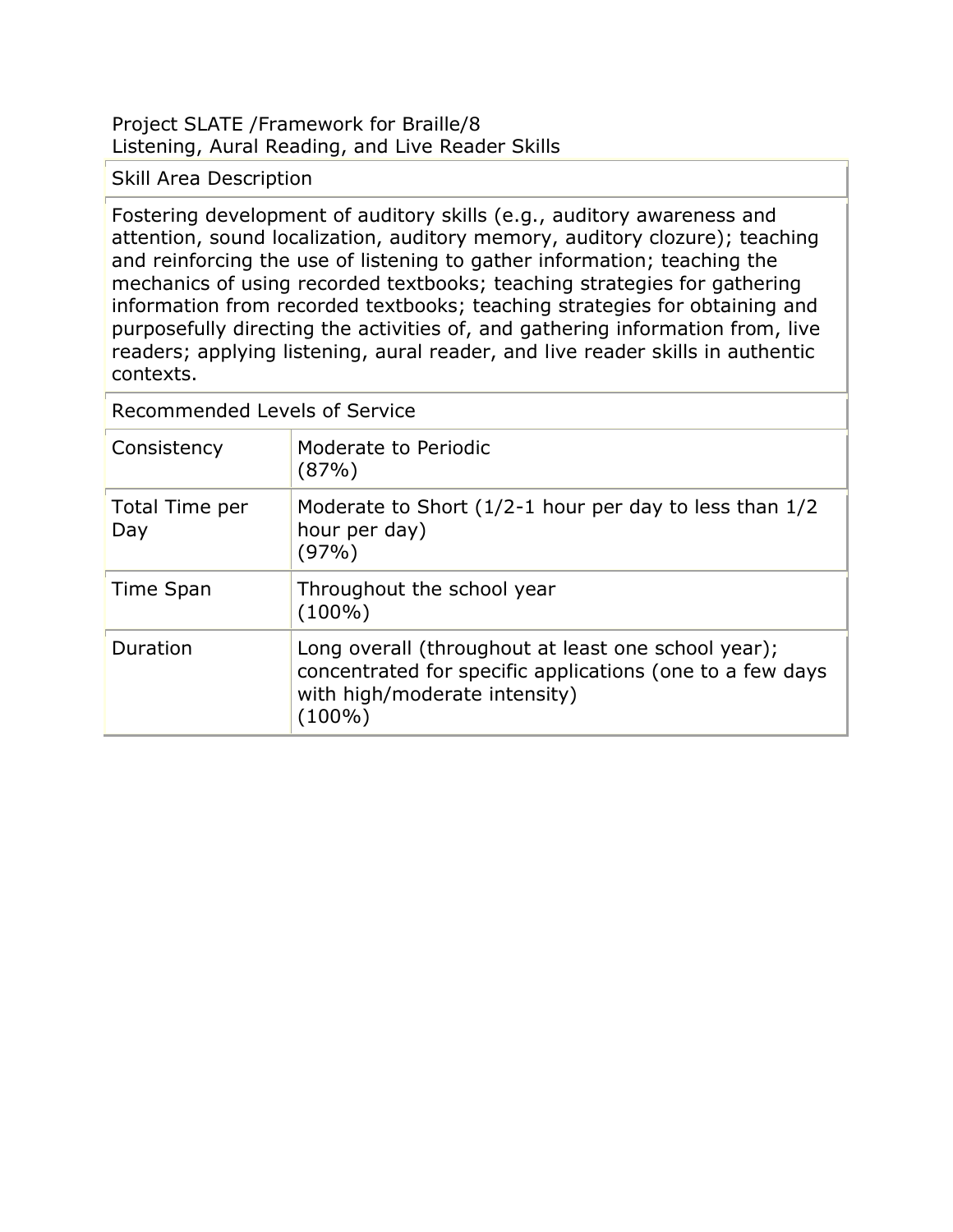## Project SLATE /Framework for Braille/9 Technology Skills

Skill Area Description

Teaching technology skills to facilitate literacy tasks and to access print information, such as use of braille note taking devices, refreshable braille displays, synthesized speech, accessible software (e.g., database and telecommunications programs), scanners (to convert print to an accessible medium), and braille and inkjet printers; gaining access to, and information from, the Internet; applying technology skills throughout the day and in authentic contexts.

| Consistency           | Moderate to High<br>(87%)                                                                                                                                                                                    |
|-----------------------|--------------------------------------------------------------------------------------------------------------------------------------------------------------------------------------------------------------|
| Total Time per<br>Day | Moderate $(1/2-1$ hour per day)<br>(95%)                                                                                                                                                                     |
| Time Span             | Throughout the school years<br>(97%)                                                                                                                                                                         |
| Duration              | Long overall (throughout at least one school year); short<br>(throughout one quarter or semester) or concentrated<br>for specific applications (one to a few days with<br>high/moderate intensity)<br>(100%) |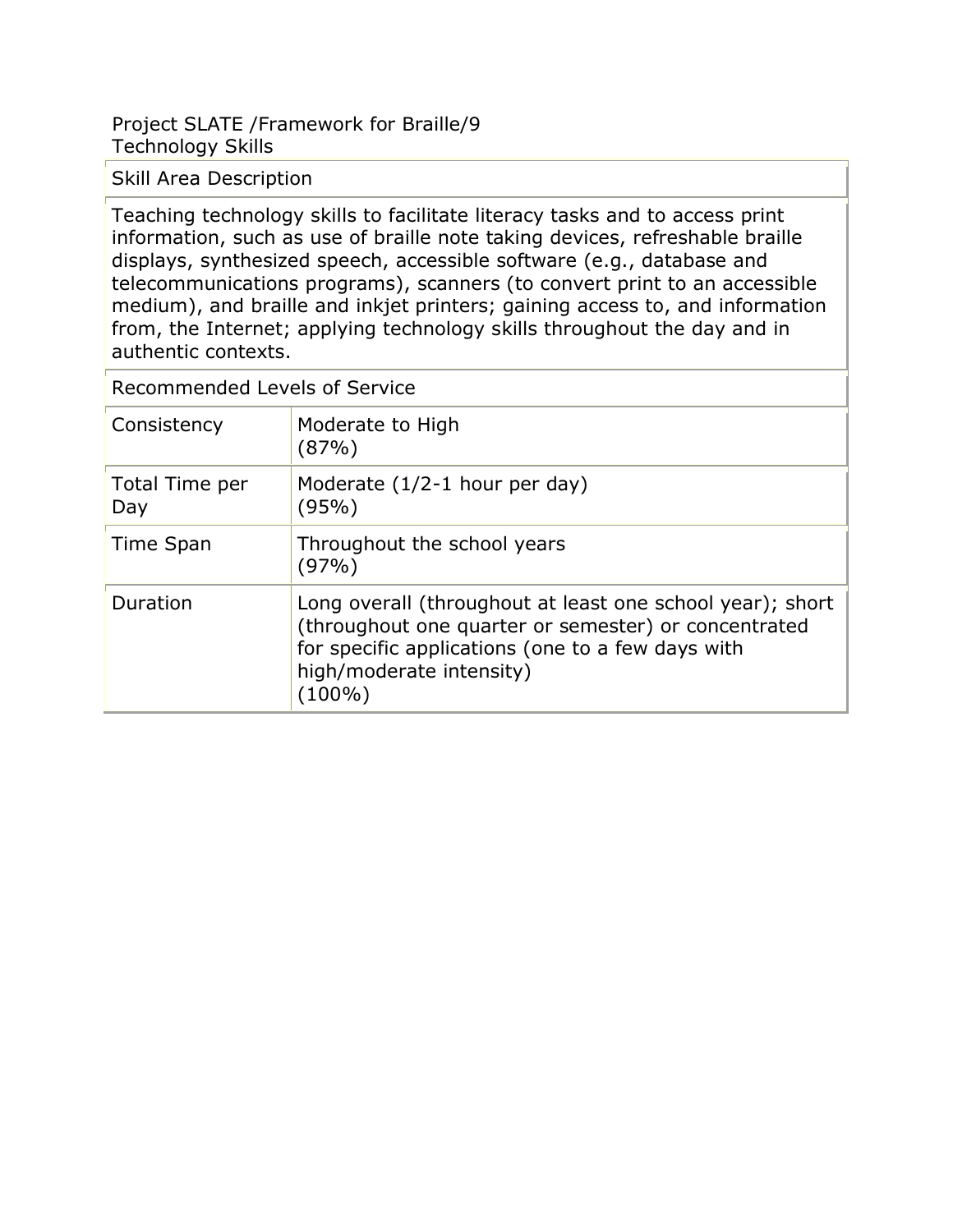### Project SLATE /Framework for Braille/10 Keyboarding and Word Processing Skills

### Skill Area Description

Teaching touch-typing techniques via a computer with speech synthesis or a typewriter with verbal feedback from the teacher; teaching strategies for using word processing, including creating, editing, saving, and printing text files; building fluency and accuracy in keyboarding skills; applying keyboarding and word-processing skills in daily activities.

| Recommended Levels of Service |                                                                                                                            |  |
|-------------------------------|----------------------------------------------------------------------------------------------------------------------------|--|
| Consistency                   | High to Moderate (daily contact to 1-3 days per week)<br>$(100\%)$                                                         |  |
| Total Time per<br>Day         | Moderate/Short to Moderate (less than 1 hour per<br>session to 1/2 to 1 hour per session)<br>Moderate (71%)<br>Short (29%) |  |
| Time Span                     | Begin in grade 1, 2, or 3<br>(97%)                                                                                         |  |
| Duration                      | Long - at least one school year<br>$87\%$                                                                                  |  |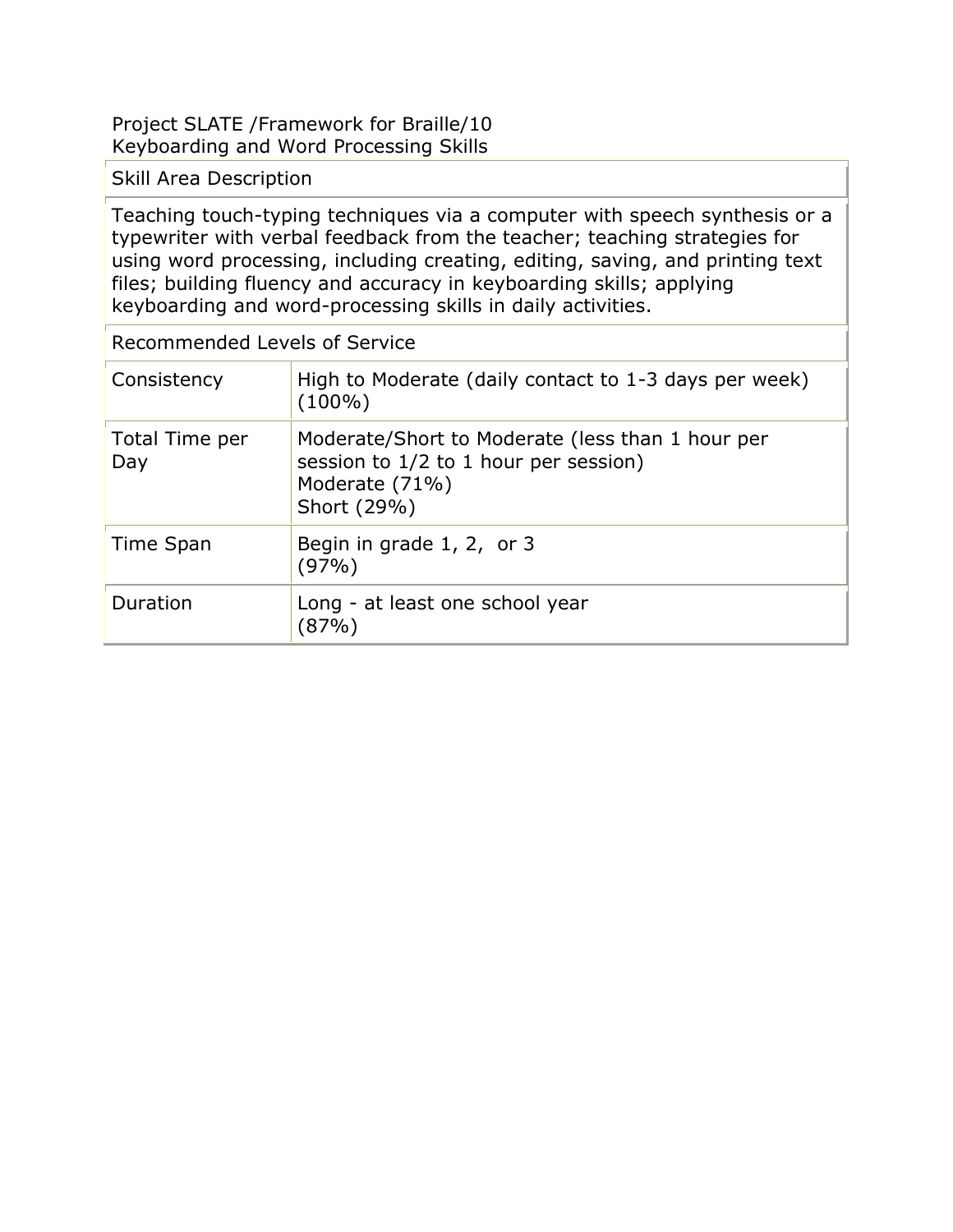### Project SLATE /Framework for Braille/11 Slate and Stylus Skills

Skill Area Description

Modeling the appropriate and effective use of the slate and stylus; teaching use of the slate and stylus; exposing students to the various types of slates and styli and the purposes for which each may be used; building fluency in use of the slate and stylus; applying the use of slate and stylus skills in practical literacy activities.

| Recommended Levels of Service |                                                                                                      |  |
|-------------------------------|------------------------------------------------------------------------------------------------------|--|
| Consistency                   | High/Moderate to Moderate (daily contact to 1-3 days<br>per week)<br>High (76%)<br>Moderate (21%)    |  |
| Total Time per<br>Day         | Moderate to Short $(1/2-1)$ hour per day to less than $1/2$<br>hour per day)<br>(87%)                |  |
| Time Span                     | Begin in Grades 3 or 4<br>(93%)                                                                      |  |
| Duration                      | Long (throughout at least one school year) or short<br>(throughout one quarter or semester)<br>(97%) |  |